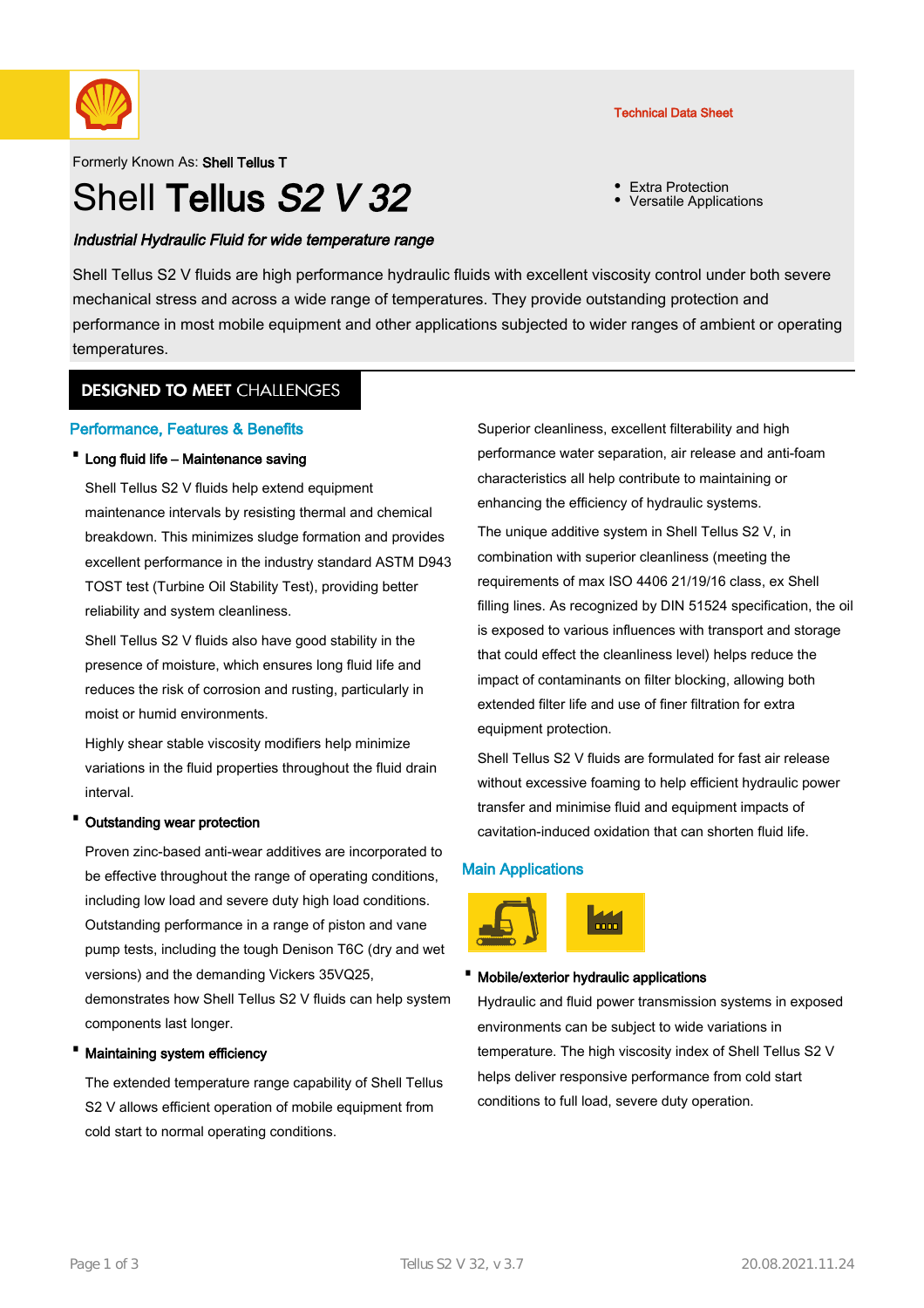## · Precision hydraulic systems

Precision hydraulic systems require excellent control of fluid viscosity over the operating cycle. Shell Tellus S2 V provides greater temperature-viscosity stability compared to ISO HM fluids that can help improve the performance of such systems.

For more severe operating conditions, longer fluid life and enhanced efficiency, the Shell Tellus "S3" and "S4" ranges offer additional performance benefits.

# Specifications, Approvals & Recommendations

- · Denison Hydraulics (HF-0, HF-1, HF-2)
- · Fives Cincinnati P-68 (ISO 32)
- · Eaton Vickers (Brochure 694)
- · Swedish Standard SS 15 54 34 AM
- ·ISO 11158 (HV fluids)
- · ASTM 6158-05 (HV fluids)
- · DIN 51524 Part 3 HVLP type
- · GB 111181-1-94 (HV fluids)
- · Bosch Rexroth RD 90220-01 (2011), ISO 32-68

For a full listing of equipment approvals and recommendations, please consult your local Shell Technical Helpdesk.

#### Compatibility & Miscibility

#### · Compatibility

Shell Tellus S2 V fluids are suitable for use with most hydraulic pumps. However, please consult your Shell Representative before using in pumps containing silver plated components.

#### · Fluid Compatibility

Shell Tellus S2 V fluids are compatible with most other mineral oil based hydraulic fluids. However, mineral oil hydraulic fluids should not be mixed with other fluid types (e.g. environmentally acceptable or fire resistant fluids).

#### · Seal & Paint Compatibility

Shell Tellus S2 V fluids are compatible with seal materials and paints normally specified for use with mineral oils.

| <b>Properties</b>          |                 |                   | <b>Method</b>    | Tellus S2 V 32 |
|----------------------------|-----------------|-------------------|------------------|----------------|
| <b>ISO Viscosity Grade</b> |                 |                   | <b>ISO 3448</b>  | 32             |
| <b>ISO Fluid Type</b>      |                 |                   |                  | <b>HV</b>      |
| <b>Kinematic Viscosity</b> | $@-20^{\circ}C$ | cSt               | <b>ASTM D445</b> | 1 300          |
| <b>Kinematic Viscosity</b> | $@$ 40 $°C$     | cSt               | <b>ASTM D445</b> | 32             |
| <b>Kinematic Viscosity</b> | @100°C          | cSt               | <b>ASTM D445</b> | 6.1            |
| <b>Viscosity Index</b>     |                 |                   | <b>ISO 2909</b>  | 143            |
| <b>Density</b>             | $@15^{\circ}$ C | kg/m <sup>3</sup> | <b>ISO 12185</b> | 872            |
| Flash Point (COC)          |                 | $^{\circ}C$       | <b>ISO 2592</b>  | 175            |
| <b>Pour Point</b>          |                 | $^{\circ}C$       | <b>ISO 3016</b>  | $-39$          |
| Dielectric Strength*       |                 | kV minimum        | <b>ASTM D877</b> | 30             |

# Typical Physical Characteristics

These characteristics are typical of current production. Whilst future production will conform to Shell's specification, variations in these characteristics may occur.

· \* Dielectric strength value applies only to "point of manufacture" at a Shell authorized manufacturing facility. As with all hydraulic fluids, contamination with water or particulate leads to a reduction in dielectric strength.

## Health, Safety & Environment

#### · Health and Safety

This product is unlikely to present any significant health or safety hazard when properly used in the recommended application and good standards of personal hygiene are maintained.

Avoid contact with skin. Use impervious gloves with used oil. After skin contact, wash immediately with soap and water.

Guidance on Health and Safety is available on the appropriate Safety Data Sheet, which can be obtained from https://www.epc.shell.com